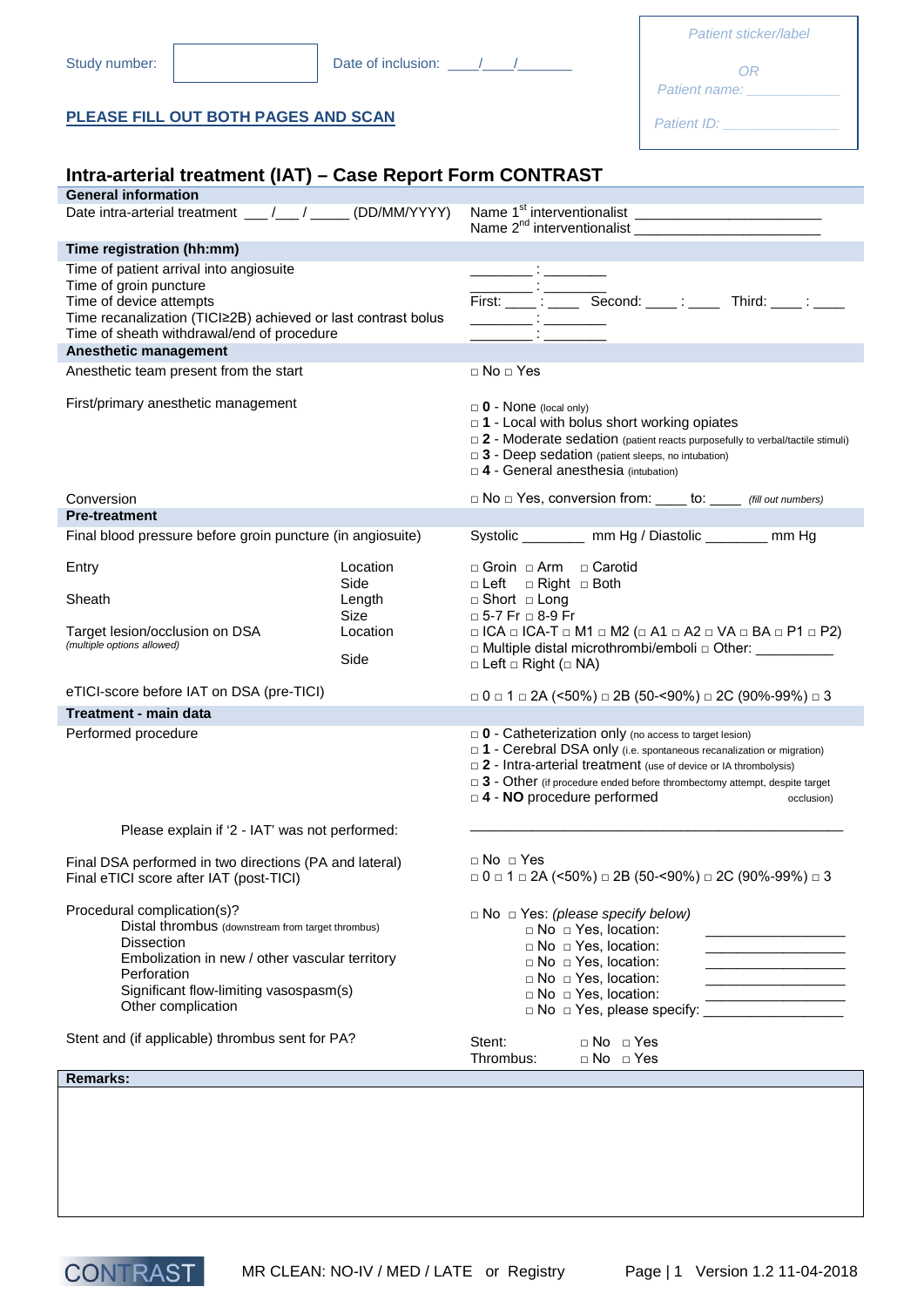|                                                                          |                                |                                                                                                                   |                                                                                                            |                                                        | Patient sticker/label                                      |
|--------------------------------------------------------------------------|--------------------------------|-------------------------------------------------------------------------------------------------------------------|------------------------------------------------------------------------------------------------------------|--------------------------------------------------------|------------------------------------------------------------|
| Study number:                                                            |                                |                                                                                                                   |                                                                                                            |                                                        |                                                            |
|                                                                          |                                |                                                                                                                   |                                                                                                            |                                                        | OR.                                                        |
|                                                                          |                                |                                                                                                                   |                                                                                                            |                                                        |                                                            |
| PLEASE FILL OUT BOTH PAGES AND SCAN                                      |                                |                                                                                                                   |                                                                                                            |                                                        |                                                            |
|                                                                          |                                |                                                                                                                   |                                                                                                            |                                                        |                                                            |
| Non-trial medication during procedure                                    |                                |                                                                                                                   |                                                                                                            |                                                        |                                                            |
| Non-trial medication given during                                        |                                | $\Box$ No $\Box$ Yes: (please specify below)                                                                      |                                                                                                            |                                                        |                                                            |
| procedure                                                                |                                | $\Box$ Heparin<br>□ Abciximab (Reopro)                                                                            |                                                                                                            | Total dose: __________ IU<br>Total dose: ________ mg   |                                                            |
|                                                                          |                                | □ Acetylsalicylic acid (Aspégic)                                                                                  |                                                                                                            | Total dose: _______ mg                                 |                                                            |
|                                                                          |                                | $\Box$ Nimodipine<br>□ Other: ________________                                                                    |                                                                                                            | Total dose: ________ mg<br>Total dose+units: _________ |                                                            |
| Stent placement/PTA in ICA                                               |                                |                                                                                                                   |                                                                                                            |                                                        |                                                            |
| Stent placed in ICA                                                      |                                | $\Box$ No $\Box$ Yes:                                                                                             | $\Box$ before $\Box$ after IAT<br>Time of ICA stent placement ______________: ____                         |                                                        |                                                            |
|                                                                          |                                | ICA Stent type<br>□ No □ Yes:                                                                                     |                                                                                                            | and size+units:                                        |                                                            |
| Was PTA performed                                                        |                                | Balloon size+units                                                                                                | $\Box$ before $\Box$ after $\Box$ without stent placement                                                  |                                                        |                                                            |
| <b>Attempt 1</b>                                                         |                                |                                                                                                                   |                                                                                                            |                                                        |                                                            |
| Target lesion/occlusion location of attempt 1 (multiple options allowed) |                                |                                                                                                                   | $\Box$ ICA $\Box$ ICA-T $\Box$ M1 $\Box$ M2 ( $\Box$ A1 $\Box$ A2 $\Box$ VA $\Box$ BA $\Box$ P1 $\Box$ P2) |                                                        |                                                            |
|                                                                          |                                |                                                                                                                   | □ Multiple distal microthrombi/emboli □ Other:                                                             |                                                        |                                                            |
| Technique:<br>□ Guiding catheter                                         | Types and sizes:               |                                                                                                                   | <b>Additional information:</b><br>Balloon used on guiding                                                  | $\Box$ No $\Box$ Yes                                   |                                                            |
| (GC)                                                                     |                                |                                                                                                                   | Aspiration on guiding                                                                                      |                                                        | □ No □ Yes: □ Pump □ Manual                                |
| □ Distal access                                                          |                                | Microcatheter type ______________________                                                                         | Aspiration on DAC                                                                                          |                                                        | $\Box$ No $\Box$ Yes: $\Box$ Pump $\Box$ Manual            |
| catheter (DAC)                                                           |                                | DAC size                                                                                                          |                                                                                                            |                                                        |                                                            |
| □ Stent retriever (SR)                                                   |                                | SR dimensions ______ mm x _____ mm                                                                                | SR unfolded $\geq$ 5 minutes                                                                               | $\Box$ No $\Box$ Yes                                   |                                                            |
| □ Intra-arterial                                                         |                                |                                                                                                                   | Alteplase                                                                                                  |                                                        | □ No □ Yes: Dose: ______ mg<br>□ No □ Yes: Dose: ______ IU |
|                                                                          |                                |                                                                                                                   |                                                                                                            |                                                        |                                                            |
| thrombolysis                                                             | Please add units if applicable |                                                                                                                   | Urokinase<br>Other:                                                                                        |                                                        | Dose: _______                                              |
| eTICI score after attempt 1                                              |                                |                                                                                                                   | $\Box$ 0 $\Box$ 1 $\Box$ 2A (<50%) $\Box$ 2B (50-<90%) $\Box$ 2C (90-99%) $\Box$ 3                         |                                                        |                                                            |
| <b>Attempt 2</b>                                                         |                                |                                                                                                                   |                                                                                                            |                                                        |                                                            |
| Target lesion/occlusion location of attempt 2 (multiple options allowed) |                                |                                                                                                                   | $\Box$ ICA $\Box$ ICA-T $\Box$ M1 $\Box$ M2 ( $\Box$ A1 $\Box$ A2 $\Box$ VA $\Box$ BA $\Box$ P1 $\Box$ P2) |                                                        |                                                            |
|                                                                          |                                |                                                                                                                   | □ Multiple distal microthrombi/emboli □ Other: __________                                                  |                                                        |                                                            |
| Technique:                                                               | <b>Types and sizes:</b>        | <b>Same as first attempt?</b> $\Box$ <b>No</b> $\Box$ <b>Yes</b> (only if everything remains completely the same) | <b>Additional information:</b>                                                                             |                                                        |                                                            |
| □ Guiding catheter                                                       |                                | GC type _____________________________                                                                             | Balloon used on guiding                                                                                    | □ No □ Yes                                             |                                                            |
| (GC)                                                                     | GC size                        | <u> 1980 - Johann John Stein, mars an deutscher Stein († 1950)</u><br>Microcatheter type ______________________   | Aspiration on guiding                                                                                      | $\Box$ No $\Box$ Yes:                                  | □ Pump □ Manual                                            |
| □ Distal access<br>catheter (DAC)                                        |                                |                                                                                                                   | Aspiration on DAC                                                                                          |                                                        | $\Box$ No $\Box$ Yes: $\Box$ Pump $\Box$ Manual            |
| $\Box$ Stent retriever (SR)                                              |                                | DAC size                                                                                                          | SR unfolded $\geq$ 5 minutes                                                                               | □ No □ Yes                                             |                                                            |
| □ Intra-arterial                                                         |                                | SR dimensions ______ mm x _____ mm                                                                                | Alteplase                                                                                                  |                                                        | $\Box$ No $\Box$ Yes: Dose: _______ mg                     |
| thrombolysis                                                             | Please add units if applicable |                                                                                                                   | Urokinase                                                                                                  |                                                        | □ No □ Yes: Dose: ______ IU                                |
| eTICI score after attempt 2                                              |                                |                                                                                                                   | $\Box$ 0 $\Box$ 1 $\Box$ 2A (<50%) $\Box$ 2B (50-<90%) $\Box$ 2C (90-99%) $\Box$ 3                         |                                                        | Dose: $\_\_\_\_\_\_\_\_\$                                  |
|                                                                          |                                |                                                                                                                   |                                                                                                            |                                                        |                                                            |
| <b>Attempt 3</b>                                                         |                                |                                                                                                                   | $\Box$ ICA $\Box$ ICA-T $\Box$ M1 $\Box$ M2 ( $\Box$ A1 $\Box$ A2 $\Box$ VA $\Box$ BA $\Box$ P1 $\Box$ P2) |                                                        |                                                            |
| Target lesion/occlusion location of attempt 2 (multiple options allowed) |                                |                                                                                                                   | $\Box$ Multiple distal microthrombi/emboli $\Box$ Other:                                                   |                                                        |                                                            |
|                                                                          |                                | Same as second attempt? $\Box$ No $\Box$ Yes (only if everything remains completely the same)                     |                                                                                                            |                                                        |                                                            |
| Technique:<br>□ Guiding catheter                                         | Types and sizes:               | GC type ____________________________                                                                              | <b>Additional information:</b><br>Balloon used on guiding                                                  | $\Box$ No $\Box$ Yes                                   |                                                            |
| (GC)                                                                     | GC size                        | the contract of the contract of the contract of the contract of the contract of                                   | Aspiration on guiding                                                                                      |                                                        | □ No □ Yes: □ Pump □ Manual                                |
| □ Distal access                                                          |                                | Microcatheter type _____________________<br>DAC type ______________________________                               | Aspiration on DAC                                                                                          |                                                        | $\Box$ No $\Box$ Yes: $\Box$ Pump $\Box$ Manual            |
| catheter (DAC)                                                           |                                | DAC size ________________________                                                                                 |                                                                                                            |                                                        |                                                            |
| $\Box$ Stent retriever (SR)                                              |                                | SR dimensions ______ mm x _____ mm                                                                                | SR unfolded $\geq$ 5 minutes                                                                               | $\Box$ No $\Box$ Yes                                   |                                                            |
| □ Intra-arterial<br>thrombolysis                                         | Please add units if applicable |                                                                                                                   | Alteplase<br>Urokinase                                                                                     |                                                        | □ No □ Yes: Dose: ______ mg                                |
|                                                                          |                                |                                                                                                                   | Other:                                                                                                     |                                                        | $\Box$ No $\Box$ Yes: Dose: _______ IU<br>Dose: _______    |
| eTICI score after attempt 3                                              |                                |                                                                                                                   | $\Box$ 0 $\Box$ 1 $\Box$ 2A (<50%) $\Box$ 2B (50-<90%) $\Box$ 2C (90-99%) $\Box$ 3                         |                                                        |                                                            |

|  | <b>CONTRAST</b> |
|--|-----------------|
|  |                 |

MR CLEAN: NO-IV / MED / LATE or Registry Page | 2 Version 1.2 11-04-2018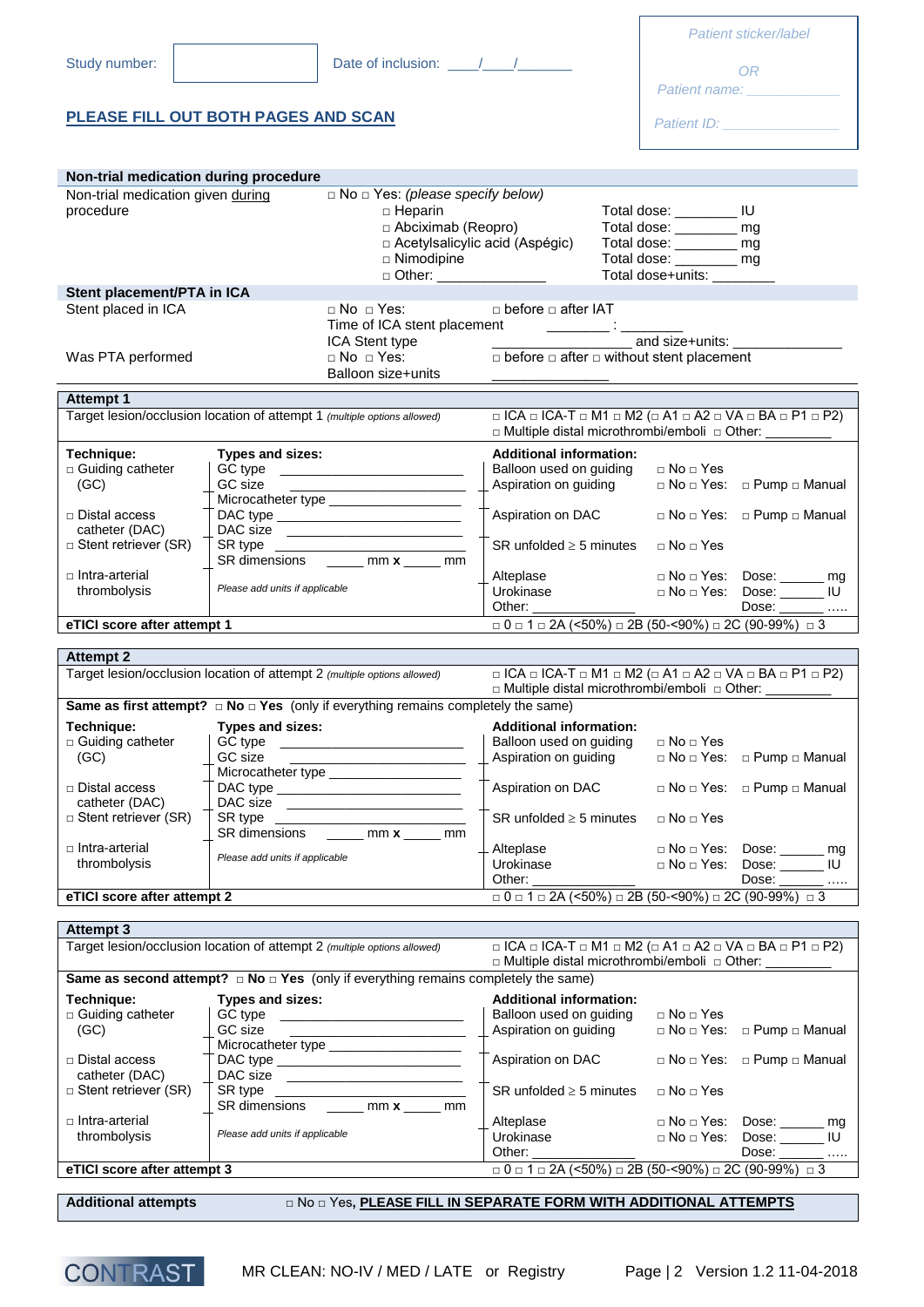□ Distal access catheter (DAC) □ Stent retriever (SR)

□ Intra-arterial thrombolysis

**CONT** 

**PLEASE FILL OUT BOTH PAGES AND SCAN** 

Study number: Date of inclusion: \_\_\_\_/\_\_\_\_/\_\_\_\_\_\_\_

| Patient sticker/labe |  |  |
|----------------------|--|--|
|                      |  |  |

*OR*

*Patient name: \_\_\_\_\_\_\_\_\_\_\_\_*

**Patient ID:** 

| <b>Attempt 4</b>            |                                                                                                                                                                                                                                                 | $\Box$ No $\Box$ Yes                                                                                       |                          |                                                 |
|-----------------------------|-------------------------------------------------------------------------------------------------------------------------------------------------------------------------------------------------------------------------------------------------|------------------------------------------------------------------------------------------------------------|--------------------------|-------------------------------------------------|
|                             | Target lesion/occlusion location of attempt 4 (multiple options allowed)                                                                                                                                                                        | $\Box$ ICA $\Box$ ICA-T $\Box$ M1 $\Box$ M2 ( $\Box$ A1 $\Box$ A2 $\Box$ VA $\Box$ BA $\Box$ P1 $\Box$ P2) |                          |                                                 |
|                             |                                                                                                                                                                                                                                                 | □ Multiple distal microthrombi/emboli □ Other:                                                             |                          |                                                 |
|                             | Same as previous attempt? $\Box$ No $\Box$ Yes (only if everything remains completely the same)                                                                                                                                                 |                                                                                                            |                          |                                                 |
|                             |                                                                                                                                                                                                                                                 |                                                                                                            |                          |                                                 |
| Technique:                  | Types and sizes:                                                                                                                                                                                                                                | <b>Additional information:</b>                                                                             |                          |                                                 |
| □ Guiding catheter          | GC type ___________________________                                                                                                                                                                                                             | Balloon used on quiding                                                                                    | $\Box$ No $\Box$ Yes     |                                                 |
| (GC)                        | GC size<br><u> 1989 - Johann Harry Harry Harry Harry Harry Harry Harry Harry Harry Harry Harry Harry Harry Harry Harry Harry Harry Harry Harry Harry Harry Harry Harry Harry Harry Harry Harry Harry Harry Harry Harry Harry Harry Harry Ha</u> | Aspiration on guiding                                                                                      | $\Box$ No $\Box$ Yes:    | □ Pump □ Manual                                 |
|                             |                                                                                                                                                                                                                                                 |                                                                                                            |                          |                                                 |
| □ Distal access             |                                                                                                                                                                                                                                                 | Aspiration on DAC                                                                                          |                          | $\Box$ No $\Box$ Yes: $\Box$ Pump $\Box$ Manual |
| catheter (DAC)              |                                                                                                                                                                                                                                                 |                                                                                                            |                          |                                                 |
| $\Box$ Stent retriever (SR) |                                                                                                                                                                                                                                                 | $SR$ unfolded $\geq$ 5 minutes                                                                             | $\sqcap$ No $\sqcap$ Yes |                                                 |
|                             | SR dimensions _____ mm x ____ mm                                                                                                                                                                                                                |                                                                                                            |                          |                                                 |
|                             |                                                                                                                                                                                                                                                 |                                                                                                            |                          |                                                 |
| □ Intra-arterial            |                                                                                                                                                                                                                                                 | Alteplase                                                                                                  |                          | □ No □ Yes: Dose: ______ mg                     |
| thrombolysis                | Please add units if applicable                                                                                                                                                                                                                  | Urokinase<br>Other: _______________                                                                        |                          | $\Box$ No $\Box$ Yes: Dose: _______ IU          |
|                             |                                                                                                                                                                                                                                                 |                                                                                                            |                          | Dose: _______                                   |
| eTICI score after attempt 4 |                                                                                                                                                                                                                                                 | $\Box$ 0 $\Box$ 1 $\Box$ 2A (<50%) $\Box$ 2B (50-<90%) $\Box$ 2C (90-99%) $\Box$ 3                         |                          |                                                 |
|                             |                                                                                                                                                                                                                                                 |                                                                                                            |                          |                                                 |
| <b>Attempt 5</b>            |                                                                                                                                                                                                                                                 | $\Box$ No $\Box$ Yes                                                                                       |                          |                                                 |
|                             | Target lesion/occlusion location of attempt 5 (multiple options allowed)                                                                                                                                                                        | $\Box$ ICA $\Box$ ICA-T $\Box$ M1 $\Box$ M2 ( $\Box$ A1 $\Box$ A2 $\Box$ VA $\Box$ BA $\Box$ P1 $\Box$ P2) |                          |                                                 |
|                             |                                                                                                                                                                                                                                                 |                                                                                                            |                          |                                                 |
|                             |                                                                                                                                                                                                                                                 | □ Multiple distal microthrombi/emboli □ Other: __________                                                  |                          |                                                 |
|                             | Same as previous attempt? $\Box$ No $\Box$ Yes (only if everything remains completely the same)                                                                                                                                                 |                                                                                                            |                          |                                                 |
| Technique:                  | <b>Types and sizes:</b>                                                                                                                                                                                                                         | <b>Additional information:</b>                                                                             |                          |                                                 |
| □ Guiding catheter          | GC type _________________________                                                                                                                                                                                                               | Balloon used on guiding                                                                                    | $\Box$ No $\Box$ Yes     |                                                 |
| (GC)                        | GC size                                                                                                                                                                                                                                         | Aspiration on guiding                                                                                      |                          | $\Box$ No $\Box$ Yes: $\Box$ Pump $\Box$ Manual |
|                             | Microcatheter type _____________________                                                                                                                                                                                                        |                                                                                                            |                          |                                                 |
|                             |                                                                                                                                                                                                                                                 |                                                                                                            |                          |                                                 |
| $\sqcap$ Distal access      |                                                                                                                                                                                                                                                 | Aspiration on DAC                                                                                          |                          | $\Box$ No $\Box$ Yes: $\Box$ Pump $\Box$ Manual |
| catheter (DAC)              | DAC size __________________________                                                                                                                                                                                                             |                                                                                                            |                          |                                                 |
| □ Stent retriever (SR)      |                                                                                                                                                                                                                                                 | SR unfolded $\geq$ 5 minutes                                                                               | $\Box$ No $\Box$ Yes     |                                                 |
|                             | SR dimensions ______ mm x _____ mm                                                                                                                                                                                                              |                                                                                                            |                          |                                                 |
| □ Intra-arterial            |                                                                                                                                                                                                                                                 | Alteplase                                                                                                  |                          | $\Box$ No $\Box$ Yes: Dose: _______ mg          |
| thrombolysis                | Please add units if applicable                                                                                                                                                                                                                  | Urokinase                                                                                                  |                          | □ No □ Yes: Dose: ______ IU                     |
|                             |                                                                                                                                                                                                                                                 | Other:                                                                                                     |                          | Dose: _______                                   |
| eTICI score after attempt 5 |                                                                                                                                                                                                                                                 | $\Box$ 0 $\Box$ 1 $\Box$ 2A (<50%) $\Box$ 2B (50-<90%) $\Box$ 2C (90-99%) $\Box$ 3                         |                          |                                                 |
|                             |                                                                                                                                                                                                                                                 |                                                                                                            |                          |                                                 |
|                             |                                                                                                                                                                                                                                                 |                                                                                                            |                          |                                                 |
| Attempt 6                   |                                                                                                                                                                                                                                                 | $\Box$ No $\Box$ Yes                                                                                       |                          |                                                 |
|                             | Target lesion/occlusion location of attempt 6 (multiple options allowed)                                                                                                                                                                        | □ ICA □ ICA-T □ M1 □ M2 (□ A1 □ A2 □ VA □ BA □ P1 □ P2)                                                    |                          |                                                 |
|                             |                                                                                                                                                                                                                                                 | □ Multiple distal microthrombi/emboli □ Other:                                                             |                          |                                                 |
|                             | Same as previous attempt? $\Box$ No $\Box$ Yes (only if everything remains completely the same)                                                                                                                                                 |                                                                                                            |                          |                                                 |
| Technique:                  | Types and sizes:                                                                                                                                                                                                                                | <b>Additional information:</b>                                                                             |                          |                                                 |
| □ Guiding catheter          |                                                                                                                                                                                                                                                 | Balloon used on guiding                                                                                    | $\Box$ No $\Box$ Yes     |                                                 |
|                             | GC size                                                                                                                                                                                                                                         | Aspiration on guiding                                                                                      |                          | □ No □ Yes: □ Pump □ Manual                     |
| (GC)                        |                                                                                                                                                                                                                                                 |                                                                                                            |                          |                                                 |
|                             | Microcatheter type                                                                                                                                                                                                                              |                                                                                                            |                          |                                                 |
| □ Distal access             |                                                                                                                                                                                                                                                 | Aspiration on DAC                                                                                          |                          | $\Box$ No $\Box$ Yes: $\Box$ Pump $\Box$ Manual |
| catheter (DAC)              |                                                                                                                                                                                                                                                 |                                                                                                            |                          |                                                 |
| □ Stent retriever (SR)      | SR type _____________________                                                                                                                                                                                                                   | SR unfolded $\geq$ 5 minutes                                                                               | $\Box$ No $\Box$ Yes     |                                                 |
|                             | SR dimensions _____ mm x _____ mm                                                                                                                                                                                                               |                                                                                                            |                          |                                                 |
| □ Intra-arterial            |                                                                                                                                                                                                                                                 | Alteplase                                                                                                  |                          | $\Box$ No $\Box$ Yes: Dose: mg                  |
| thrombolysis                | Please add units if applicable                                                                                                                                                                                                                  | Urokinase                                                                                                  | □ No □ Yes:              | Dose: _______ IU                                |
|                             |                                                                                                                                                                                                                                                 | Other:                                                                                                     |                          | Dose: _______                                   |
|                             |                                                                                                                                                                                                                                                 |                                                                                                            |                          |                                                 |
| eTICI score after attempt 6 |                                                                                                                                                                                                                                                 | $\Box$ 0 $\Box$ 1 $\Box$ 2A (<50%) $\Box$ 2B (50-<90%) $\Box$ 2C (90-99%) $\Box$ 3                         |                          |                                                 |
|                             |                                                                                                                                                                                                                                                 |                                                                                                            |                          |                                                 |
| <b>Attempt 7</b>            |                                                                                                                                                                                                                                                 | $\Box$ No $\Box$ Yes                                                                                       |                          |                                                 |
|                             | Target lesion/occlusion location of attempt 7 (multiple options allowed)                                                                                                                                                                        | $\Box$ ICA $\Box$ ICA-T $\Box$ M1 $\Box$ M2 ( $\Box$ A1 $\Box$ A2 $\Box$ VA $\Box$ BA $\Box$ P1 $\Box$ P2) |                          |                                                 |
|                             |                                                                                                                                                                                                                                                 | □ Multiple distal microthrombi/emboli □ Other: _                                                           |                          |                                                 |
|                             | Same as previous attempt? $\Box$ No $\Box$ Yes (only if everything remains completely the same)                                                                                                                                                 |                                                                                                            |                          |                                                 |
|                             |                                                                                                                                                                                                                                                 |                                                                                                            |                          |                                                 |
| Technique:                  | Types and sizes:                                                                                                                                                                                                                                | <b>Additional information:</b>                                                                             |                          |                                                 |
| □ Guiding catheter          | GC type<br><u> 1989 - Johann John Stone, mars et al. (</u>                                                                                                                                                                                      | Balloon used on guiding                                                                                    | $\Box$ No $\Box$ Yes     |                                                 |
| (GC)                        | GC size<br>the control of the control of the control of the control of                                                                                                                                                                          | Aspiration on guiding                                                                                      |                          | $\Box$ No $\Box$ Yes: $\Box$ Pump $\Box$ Manual |
|                             | Microcatheter type __________                                                                                                                                                                                                                   |                                                                                                            |                          |                                                 |

SR type \_\_\_\_\_\_\_\_\_\_\_\_\_\_\_\_\_\_\_\_\_\_\_\_\_\_ SR dimensions \_\_\_\_\_ mm **x** \_\_\_\_\_ mm

**eTICI score after attempt 7** □ 0 □ 1 □ 2A (<50%) □ 2B (50-<90%) □ 2C (90-99%) □ 3

DAC type DAC size

*Please add units if applicable*

Aspiration on DAC □ No □ Yes: □ Pump □ Manual

Alteplase □ No □ Yes: Dose: \_\_\_\_\_\_ mg<br>Urokinase □ No □ Yes: Dose: \_\_\_\_\_\_ IU Urokinase □ No □ Yes: Dose: \_\_\_\_\_\_ IU Other: \_\_\_\_\_\_\_\_\_\_\_\_\_\_ Dose: \_\_\_\_\_\_ …..

SR unfolded  $\geq$  5 minutes  $\Box$  No  $\Box$  Yes